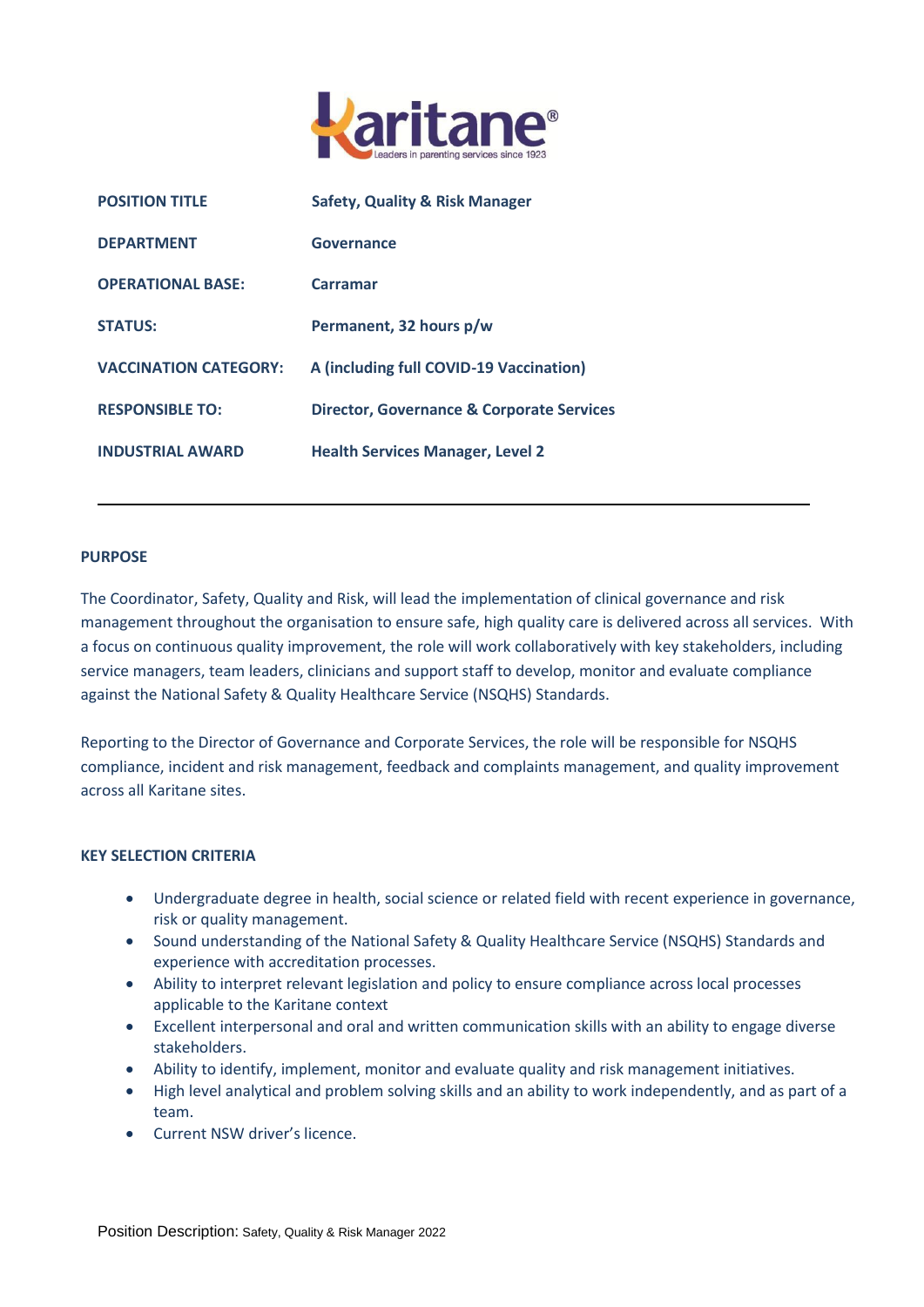## **RESPONSIBILITIES**

- Lead the development and implementation of a rigorous Quality & Safety Governance framework.
- Lead and coordinate preparations for accreditation against the National Safety & Quality Healthcare Service Standards.
- Support all staff in understanding and embedding quality management across their work areas.
- Monitor and report on organisational risk, safety & quality data, including incidents, adverse events, hazards and complaints.
- Coordinate the implementation and monitoring of the Karitane Quality Improvement Plan and audit timetable.
- Implement and monitor risk assessment and management practices across services.
- Manage consumer and community participation rates and activities across the organisation.
- Work with managers and staff to ensure consumer feedback is built into service design and improvement.
- Review relevant policies, procedures, guidelines and forms and monitor policy implementation in high risk areas.
- Provide timely and accurate reports and advice on matters relating to patient safety, consumer feedback, incident and risk management and policy or accreditation compliance.

## **CONDITIONS OF EMPLOYMENT**

Permanent part-time role in accordance with The Named NSW (Non-Declared) Affiliated Health Organisations' Health Employees Agreement - Health Services Manager Level 2. The majority of Karitane's services close for two weeks over the Christmas/New Year period, during which time employees are required to take leave. Karitane services are provided at a number of sites across NSW.

Karitane supports a smoke free environment including grounds, buildings and vehicles. Applicants will have a commitment to EEO & WHS Policies, ethical practice and the principles of cultural diversity. Relevant Criminal History, Working with Children's Check, Apprehended Violence Orders and prior employment checks, including relevant disciplinary proceedings, will be conducted on recommended applicants. Karitane is a Child Safe organisation. All Karitane employees are required to complete a 'Working with Children Check' and comply with Karitane's Child Safe Code of Conduct.

#### **ABOUT US**

Karitane is a dynamic and innovative not for profit health organisation and registered charity providing early parenting services. We support families with children from birth to 5 years of age through building parenting capacity, enhancing parent child relationships and strengthening a family's connections with supports in their community. Karitane have been a leading provider of parenting services since 1923 and are approaching our Centenary. Our services are evidence based and delivered by a caring and highly trained professional team of child and family health nurses, paediatricians, social workers, psychologists and psychiatrists offering complete, holistic care**.**

### **OUR CARE**

Karitane staff provide safe, effective, family-centred quality care consistent with the organisation's mission, philosophy, values and standards of care, and adhere to the Professional Code of Conduct.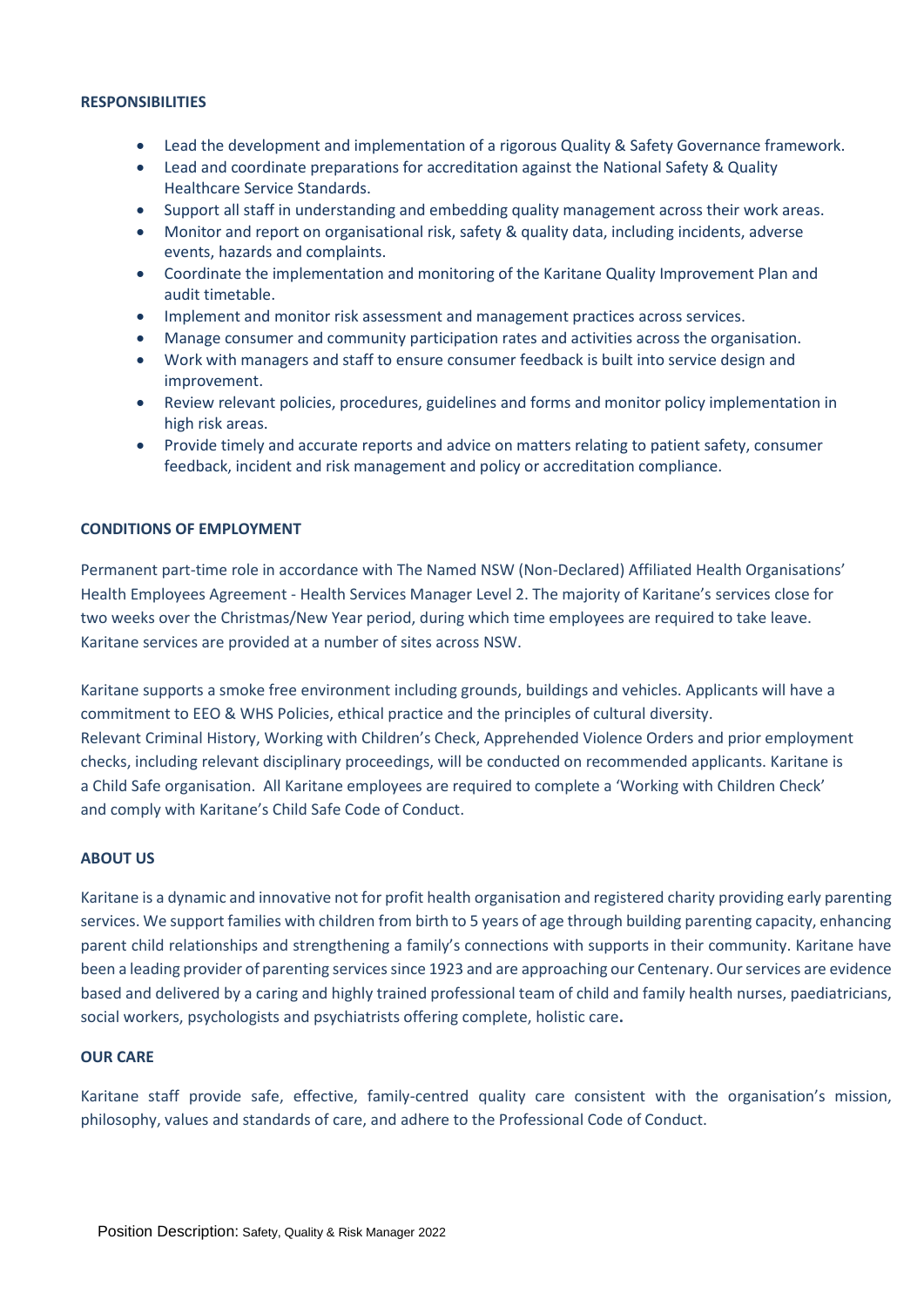## **OUR VISION**

Leaders in early parenting services that empower families and children to be confident, safe and resilient**.** 

## **OUR MISSION**

To provide accessible, evidence-based services that support families to parent confidently. Through research, advocacy and collaboration we promote excellence in our care across a diverse community.

### **OUR VALUES**

#### **Respect - Our Relationships**

Our relationships are characterised by respect, support and a recognition of the value of every individual. Each family & child, colleague and care partner is important to us. We value our diverse backgrounds and professional approaches that contribute equally to Karitane's success in providing care.

#### **Innovation –Our Future Focus**

We commit to creative and innovative approaches to our work informed by ongoing research, increasing knowledge, evidence-based practice and contemporary approaches to care. We seek new opportunities for delivering services that are sustainable and transforming for the families we serve.

#### **Collaboration - Our Partnership Approach**

We seek to collaborate with our families, our colleagues and care partners to achieve our purpose. We build our partnerships through effective teamwork, shared decision making, our caring and supportive approach and appropriate and timely communication.

#### **Excellence - Our Standard**

We strive for excellence in our work supported by effective leadership, professional, transparent and accountable practices, cultural awareness and a commitment to continuous learning.

#### **SUPPORTING OUR PEOPLE**

Karitane is a family-friendly, flexible workplace with a strong culture of success that reflects our values of innovation, excellence, respect and collaboration. We are a passionate, dynamic and highly engaged team making a difference to families' lives. We support each other and provide excellent professional development opportunities. We offer a comprehensive well-being support package, Employee Assistant Program, Perkbox reward & recognition program and discounted gym membership. If you come from NSW Ministry of Health or other affiliated health organizations you can transfer your leave entitlements to Karitane.

#### **UNIVERSAL STATEMENT OF OBLIGATIONS**

## **EDUCATION AND PROFESSIONAL DEVELOPMENT**

- Pursue appropriate continuing education and professional development.
- Attend mandatory training in Fire, Manual Handling and other training as required.
- Recognise and respond to the need for accurate health promotional information for clients, visitors

Position Description: Safety, Quality & Risk Manager 2022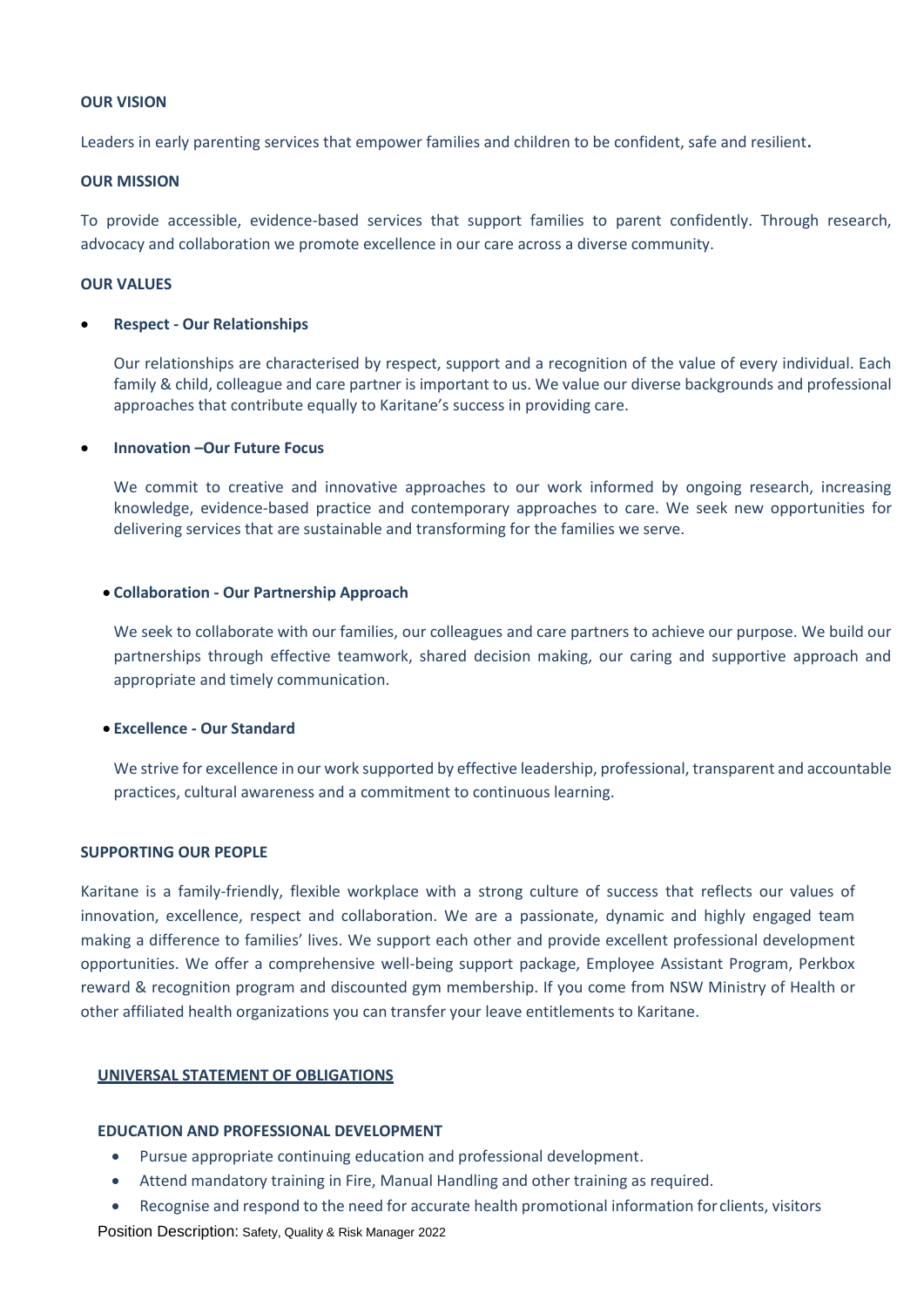and other members of staff.

## **CLINICAL AND/OR CORPORATE GOVERNANCE**

- Identify the needs of clients and where possible adapt services to meet those needs.
- Understand the accreditation processes within Karitane and participate in the implementation of improvement strategies.

# **CODE OF CONDUCT**

- Adhere to the NSW Ministry of Health and SWSLHD professional Code of Conduct and Ethics.
- Demonstrate accountability and ethical behaviour in the performance of all duties.
- Respect the physical, emotional, social and spiritual needs of the client and their carers, including their right to be involved in decision-making affecting their health care.
- Report any suspected cases of child neglect or abuse to immediate manager.
- Be aware of medico/legal responsibilities.
- Maintain confidentiality and privacy at all times.
- Report suspected or actual; fraud associated with the workplace.

# **WORK HEALTH & SAFETY, SECURITY AND FIRE SAFETY:-**

- Maintain a current driver's licence and provide a photocopy of same at annual performance appraisals.
- Adhere to Karitane's Work Health and Safety policy and procedures.
- Commitment to and understanding of NSW Health Smoke Free- free Health Care Policy
- Assist with the security of the building through the correct handling of keys.
- Report any damage or repairs required to buildings, furniture and equipment to the appropriate supervisor so that repairs can be arranged.
- Adhere to Karitane's procedures for `Risk Management' of identified risks.
- Ensure all office equipment and lighting is turned off and work area is secure before leaving each day.
- Attend education sessions regarding WHS, security & fire safety.
- Follow the protocols for Incident Management & Reporting.
- Participate in security risk identification/assessment & report any suspicious occurrences/ potential for aggressive episodes.
- Assist management in the creation and maintenance of a 'zero tolerance zone' where staff and clients can enjoy an environment in which violence and verbal abuse is not tolerated.

## **EQUAL EMPLOYMENT OPPORTUNITY, CULTURAL DIVERSITY AND ANTIDISCRIMINATION**

- Be aware of and act within the bounds of the EEO Policy of SWSLHD.
- Be aware of and act within the bounds of the Anti-Discrimination policy of SWSLHD.
- Respond positively to the cultural beliefs and practices of clients, visitors and other staff members.
- Be actively involved in the optimizing service provision to people of Non English Speaking Backgrounds and Aboriginal and Torres Strait Islander backgrounds.
- Harassment will not be tolerated in any form, ie behaviour, verbal or physical, which is unwelcome, persistent and/or offensive.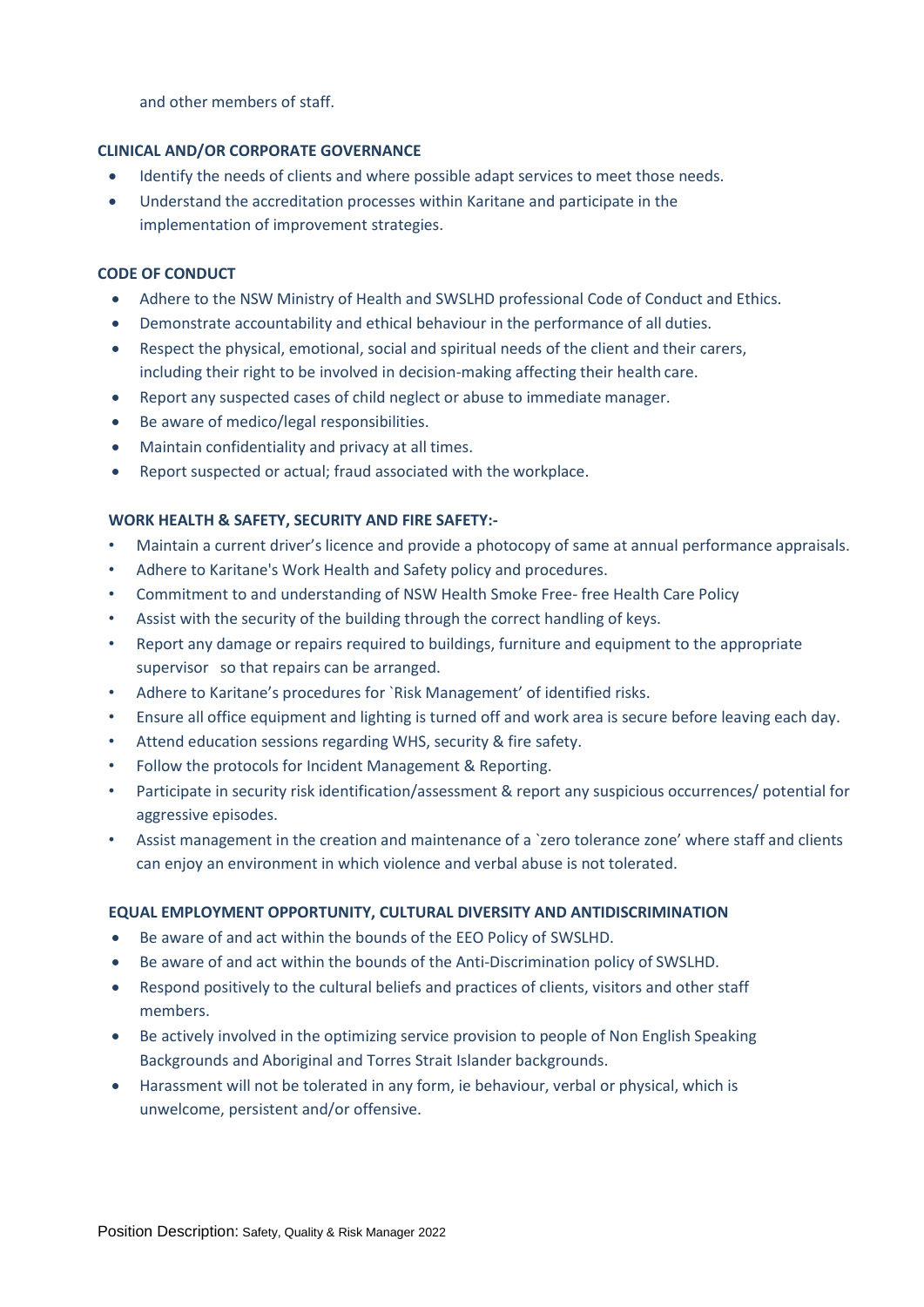### **PERFORMANCE MANAGEMENT**

Performance appraisal will be carried out at three months and then annually.

### **EXIT INTERVIEWS**

Participate in an Exit interview on termination.

### **Employees Declaration**

I have read this position description, I understand the position requirements and position demands checklist (attached) and agree that I can fulfill these requirements to the standards outlined.

I am not aware of any reason, which might interfere with my ability to perform the inherent position requirements and position demands of this position.

I am aware that my ongoing employment will be subject to my continued compliance with the relevant NSW Health policy directive/s concerning Immunisation Compliance, Occupational Assessment, and Screening & Vaccination against Specified Infectious Diseases. I am aware that I must ensure that myself and those staff reporting to me are made aware of, and comply with the requirements of, this/these policy directive/s I am aware that any false or misleading statements may threaten my appointment or continued employment with Karitane.

I agree to comply with the policies of NSW Health & Karitane

I also agree to strictly observe the policy on confidentiality of staff and patient information or such other sensitive or confidential information that I many come across in the course of my employment.

I am aware that during the course of my employment, regular criminal record checks and Working With Children's Checks will be conducted with my knowledge to ensure my ongoing suitability for employment.

| <b>Employee's Name</b>         | <b>Signature</b>                                                                   | <b>Date</b> |  |
|--------------------------------|------------------------------------------------------------------------------------|-------------|--|
|                                | I have explained the duties and responsibilities of this position to the employee. |             |  |
| <b>Chief Executive Officer</b> | <b>Signature</b>                                                                   | <b>Date</b> |  |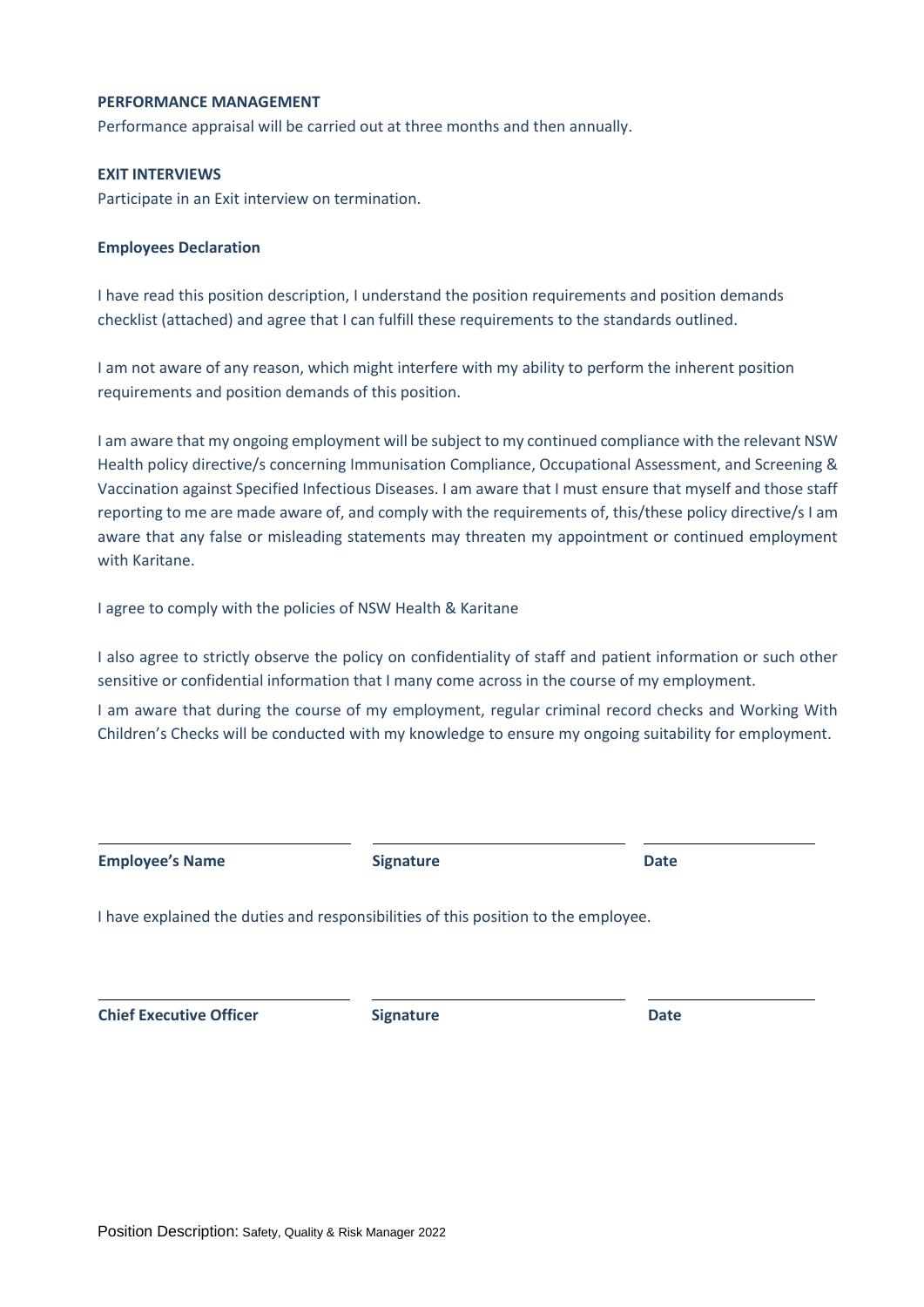|                                                                                                                                             | <b>POSITION DEMANDS CHECKLIST</b><br>Karitane  |  |  |  |
|---------------------------------------------------------------------------------------------------------------------------------------------|------------------------------------------------|--|--|--|
| <b>PHYSICAL DEMANDS</b>                                                                                                                     | <b>FREQUENCY</b>                               |  |  |  |
| Sitting - remaining in a seated position to perform tasks                                                                                   | Frequent                                       |  |  |  |
| Standing - remaining standing without moving about to perform tasks                                                                         | <b>Frequent</b>                                |  |  |  |
| Walking - Floor type: even / uneven / slippery, indoors / outdoors, slopes                                                                  | <b>Frequent</b>                                |  |  |  |
| Running - Floor type: even / uneven / slippery, indoors / outdoors, slopes                                                                  | Infrequent                                     |  |  |  |
| Bend/Lean Forward from Waist - Forward bending from the waist to perform tasks                                                              | Infrequent                                     |  |  |  |
| Trunk Twisting - Turning from the waist while sitting or standing to perform tasks                                                          | <b>Occasional</b>                              |  |  |  |
| Kneeling - remaining in a kneeling posture to perform tasks                                                                                 | Infrequent                                     |  |  |  |
| Squatting / Crouching - Adopting a squatting or crouching posture to perform tasks                                                          | Infrequent                                     |  |  |  |
| Leg / Foot Movement - Use of leg and / or foot to operate machinery                                                                         | <b>Not Applicable</b>                          |  |  |  |
| Climbing (stairs/ladders) - Ascend / descend stairs, ladders, steps                                                                         | Infrequent                                     |  |  |  |
| Lifting / Carrying - Light lifting & carrying: 0 - 9 kg                                                                                     | <b>Occasional</b>                              |  |  |  |
| Lifting / Carrying - Moderate lifting & carrying: 10 - 15 kg                                                                                | Infrequent                                     |  |  |  |
| Lifting / Carrying - Heavy lifting & carrying: 16kg & above                                                                                 | Infrequent                                     |  |  |  |
| Reaching - Arms fully extended forward or raised above shoulder                                                                             | Infrequent                                     |  |  |  |
| Pushing / Pulling / Restraining - Using force to hold / restrain or move objects toward<br>or away from the body                            | <b>Occasional</b>                              |  |  |  |
| Head / Neck Postures - Holding head in a position other than neutral (facing forward)                                                       | Infrequent                                     |  |  |  |
| Hand & Arm Movements - Repetitive movements of hands and arms                                                                               | <b>Frequent</b>                                |  |  |  |
| Grasping / Fine Manipulation - Gripping, holding, clasping with fingers or hands                                                            | <b>Frequent</b>                                |  |  |  |
| Work At Heights - Using ladders, footstools, scaffolding, or other objects to perform                                                       | <b>Not Applicable</b>                          |  |  |  |
| work                                                                                                                                        |                                                |  |  |  |
| Driving - Operating any motor powered vehicle                                                                                               | <b>Not Applicable</b>                          |  |  |  |
| <b>PHYSICAL DEMANDS</b>                                                                                                                     | <b>FREQUENCY</b>                               |  |  |  |
| Sight - Use of sight is an integral part of work performance e.g. computer screens                                                          | <b>Constant</b>                                |  |  |  |
|                                                                                                                                             | Choose an item.                                |  |  |  |
| Hearing - Use of hearing is an integral part of work performance e.g. Telephone<br>enquiries                                                | <b>Constant</b>                                |  |  |  |
| Smell - Use of smell is an integral part of work performance e.g. Working with<br>chemicals Not                                             | <b>Not Applicable</b>                          |  |  |  |
| Taste - Use of taste is an integral part of work performance e.g. Food preparation Not                                                      | <b>Not Applicable</b>                          |  |  |  |
|                                                                                                                                             |                                                |  |  |  |
|                                                                                                                                             |                                                |  |  |  |
| Touch - Use of touch is an integral part of work performance<br>PHYSICAL DEMANDS                                                            | <b>Not Applicable</b><br><b>FREQUENCY</b>      |  |  |  |
|                                                                                                                                             |                                                |  |  |  |
| Distressed People - e.g. Emergency or grief situations                                                                                      | Infrequent                                     |  |  |  |
| Aggressive & Uncooperative People - e.g. drug / alcohol, dementia, mental illness                                                           | Infrequent                                     |  |  |  |
| Unpredictable People - e.g. Dementia, mental illness, head injuries                                                                         | Infrequent                                     |  |  |  |
| Restraining - involvement in physical containment of patients / clients                                                                     | <b>Not Applicable</b>                          |  |  |  |
| Exposure to Distressing Situations - e.g. Child abuse, viewing dead / mutilated bodies<br>PHYSICAL DEMANDS                                  | <b>Not Applicable</b><br><b>FREQUENCY</b>      |  |  |  |
|                                                                                                                                             |                                                |  |  |  |
| Dust - Exposure to atmospheric dust                                                                                                         | Infrequent                                     |  |  |  |
| Gases - Working with explosive or flammable gases requiring precautionary measures                                                          | <b>Not Applicable</b>                          |  |  |  |
| Fumes - Exposure to noxious or toxic fumes                                                                                                  | <b>Not Applicable</b>                          |  |  |  |
| Liquids - Working with corrosive, toxic or poisonous liquids or chemicals requiring PPE<br>Hazardous substances - e.g. Dry chemicals, glues | <b>Not Applicable</b><br><b>Not Applicable</b> |  |  |  |